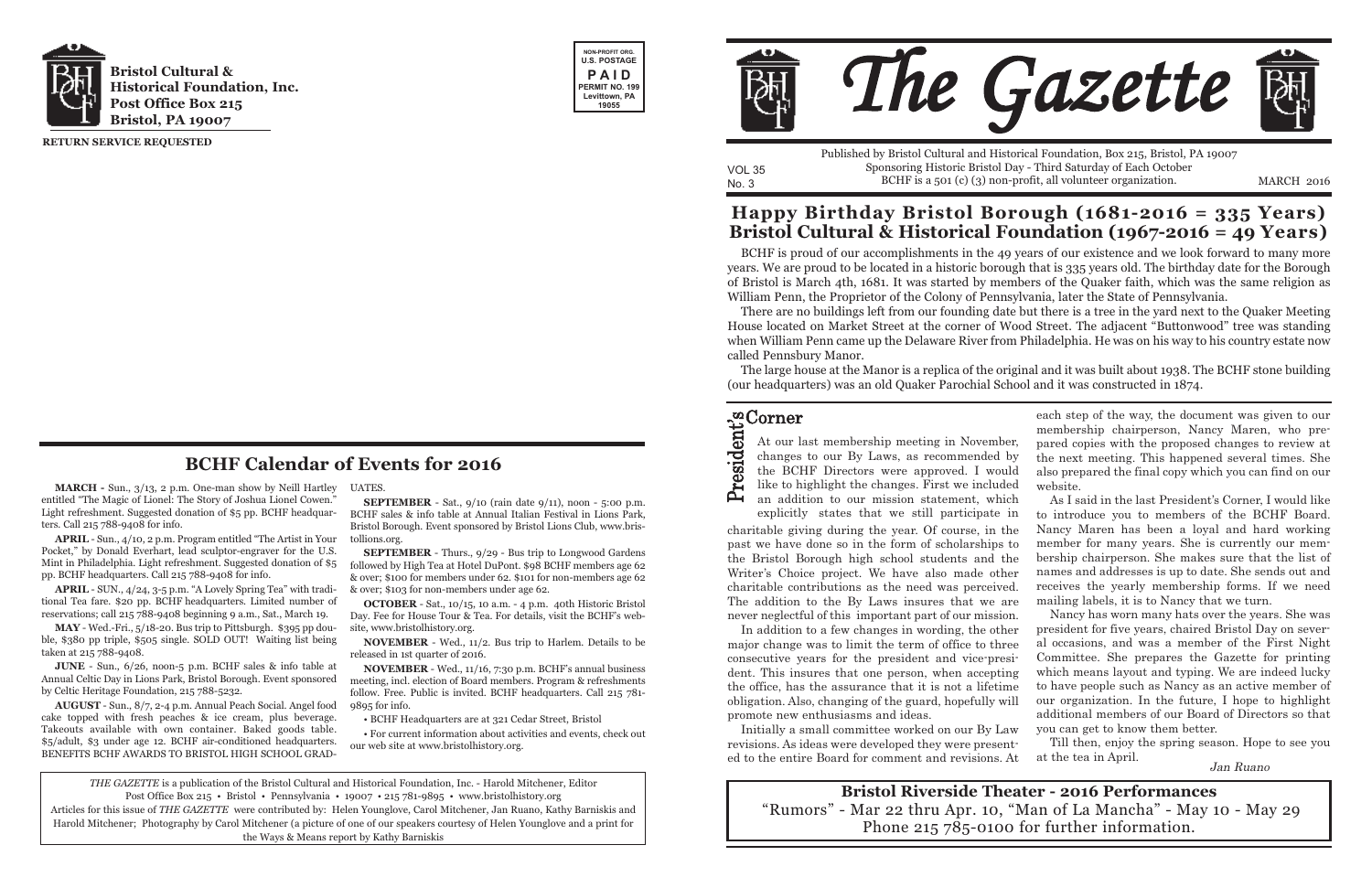## **Out Of The Past**

"Scholars' Day" exercises. On the blackboard, drawn by two of the pupils, were chalk sketches of the heads of Washington, Lincoln, Lowell and Longfellow.

LOCAL INTELLIGENCE:

The Grand Officers of the Order Sons of Temperance of Pennsylvania will pay their annual official visit to Bristol Division No. 107, S.O.T., on Friday evening.

The male members of the First Baptist Church will give a "Leap

decorative paper hanging. No. 153 Buckley St."

The following items were excerpted from **MARCH 1896** issues of THE BUCKS COUNTY GAZETTE. The microfilm of the March 1886 newspaper was not available above Mill.' "Sea Salt for Bathing Purposes. DR. PURSELL'S DRUG STORE, Bristol."

3/5 - - PROVIDENCE HOSIERY MILLS BURNED. The Providence Hosiery Mills, on Buckley Street, belonging to the estate of Samuel Appleton, were totally destroyed by fire at an early hour on Tuesday morning. Property valued at over \$100,000 was reduced to ashes and two hundred employees have been thrown out of work. A SCHOOL ENTERTAINMENT. Last Friday afternoon, a pleasant entertainment was given by "B Grammar School," Wood Street, called "HARRY A. STOUT, 351 AND 353 Dorrance St . . . Large Potatoes - 17¢ per basket. **For One Week Commencing March 12**. Eggs (warranted) - 24¢ per score. Pure Lard - 3 pounds for 25¢. Chili Sauce - 7-1/2 per bottle. Sugar Corn - 6 cans for 25¢. Good Oranges - 15¢ per dozen. Stove Enamel - 2 for 5¢. Clothes Pins - 1¢ a dozen. Hood's Sarsaparilla - 80¢ per bottle. These prices for a week only. No tickets taken at these prices."

The Delaware was frozen over this morning from shore to shore, making the third time it has been in this condition this season. At the entertainment at the A.M.E. Church on last Thursday evening, \$32 was received, which will be applied to the reduction of the church debt. 3/19 - - RESCUE MISSION MEETING.Bristol Branch of Christian Men's Union to Hold Rescue Mission Meetings in Evan's Hall Once or Twice a Week. The meetings for total abstinence and rescue work, begun here last week by Col. Hadley's workers from New York, are reported as most successful. Mr. Lee says that few places have shown the interest and enthusiasm of Bristol, and he looks forward to a flourishing Rescue Mission here.

LOCAL INTELLIGENCE:

The Delaware and Raritan Canal opened on Monday.

Year Supper" on March 19. The supper is to be solely under the direction of the male members of the church. "FREDERICK KING, dealer in HEADLIGHT AND OTHER OILS. Lamps and Fixtures. Confectionary. Corner Pond and Dorrance Sts." "EDWARD BARTON, House Painter in All Its Branches. Plain and It was no fault of the horses that Harry Phipps' animals took fright yesterday on Dorrance Street. The axle of the milk wagon broke, letting the tongue drop on the horses' heels, and away they went, full tilt, almost the whole length of Dorrance Street. No serious damage resulted.

"1896 Columbia Bicycles. You see them everywhere! New and second-hand wheels in stock. All kinds of bicycles repaired at short notice. C.R. THOMPSON, Nos. 611 and 613 Bath Street." 3/12 - - The smoker given last Friday night at the No. 1 Fire Engine It was singular that on last Monday and Tuesday, when the snow and slush laid upon Bristol sidewalks, awaiting an industrious hand to shovel it into the gutter, that not a single, solitary tramp registered a knock at the kitchen doors where they are accustomed to do so by tens and twenties during the day for something to eat.

Company's rooms was a great success. The audience was entertained with music by the Bristol Orchestra and several boxing bouts by local talent. "Rheumatic Cure FREE. Dr. Whitehall's Rheumatic Cure - the Latest and the Best. Free Sample. EMLEN MARTIN'S DRUG STORE, Radcliffe St."

At a meeting at America Hose, Hook and Ladder Company, No. 2, held on March 3, it was unanimously resolved that a vote of thanks be extended to all citizens who were kind enough to open their houses, and who were untiring in their efforts to furnish coffee for the relief of the firemen on the morning of March 3 at the Appleton Mills fire. "DANCING, WILSON'S DANCING ACADEMY, Cor. Radcliffe and Walnut Sts. Social dance every Tuesday evening from 9 o'clock until 11:30. Season tickets for 12 dances at the Social at reduced rates. WM. H.J. WILSON, Instructor." 3/26 - - LOCAL INTELLIGENCE:

Your Pocket" will tell us how U.S. coinage is made. Mr. Everhart is the lead sculptor-engraver for the U.S. Mint in Philadelphia. Prior to his employment there, he worked at the private Franklin Mint as a designer for coins and medals and later as a staff sculptor. While



"The Interstate Steamboat Co . . . Steamer Florence leaves Bristol for Philadelphia at 8:30 a.m. Leaves Philadelphia for Bristol at 2:30 p.m."

COUNCIL PROCEEDINGS. At the regular monthly meeting of Council last Monday evening, the Police Committee reported that the number of tramps lodged in the station during the month was 680. The Health, Sanitation and Poor Committee reported that the total expenses for the relief, medical assistance and burial of the poor during the year amounted to \$126.40. The clerk read a letter from an old soldier, now located in Raleigh, N.D., saying that he had re-enlisted in the United States Army during the war of the Rebellion, with the understanding that he would receive \$100 bounty from the Borough of Bristol, and wanted to know to whom he would make application. The clerk was directed to notify him that there was no money in the treasury to pay such claims. The water was turned into the canal last Monday. Bristol's leading Republican politicians went to the Doylestown convention last Monday. A fine likeness of Bristol's good-looking Burgess, Raymond F. Bussman, adorned the Philadelphia Press last Monday. The 4-year old son of Capt. Gantz, of the Salvation Army, is ill with diphtheria at his father's home on Buckley Street. This is the only case in Bristol. Thomas C. Ivins, while running the dried beef cutter yesterday at his grocery store, corner of Wood and Mulberry Streets, had the misfortune of clipping off the end of one of his fingers. The 13th annual ball of Division No. 1, A.O.H., of Bristol, will be

LOCAL INTELLIGENCE:

Self-guided tour of Longwood Gardens from approx. 10 a.m. to 2 p.m. This includes time for lunch-on-your-own, exploring the formal gardens and the recently opened "Meadow" (an 86 acre area of all PA native plants) and the recently restored farmhouse which contains period antiques.

> The Bristol Presbyterian Church will celebrate its semi-centennial on Sunday, April 26.

The employees of Steel's Mills were placed on half-time this morning. The new swinging bridge across the canal at Washington Street was finished last week. The oldest inmate of the Bucks County Almshouse is Amos Lippincott, formerly a tobacconist in Bristol, who has reached the advanced age of 94, and whose proud boast is that he has voted for every Democratic president since he was 21 years of age.

The Globe Furnishings Co., of Michigan has received the contract for furnishing the pews, pulpit and altar rail of the new Methodist Church. "C.J. PATTON, wholesale and retail dealer in the best brands of TOBACCO, CIGARS, SNUFF, etc. No. 6 Mill Street." "F.E. MILBURN, Fine Merchant Tailor, 111 Cedar St . . . I will guar-

"EASTER SHOW. I offer the following plants and prices for Easter. Pansies in bloom - 5 and 10¢. Violets - 10 and 15¢. Geraniums - 10 and 15¢. Hyacinths - 10 and 15¢. Calla Lillies - 35 and 50¢. Easter Lillies - 40¢ to \$1.00. Palms - \$1.00 and up. J.T. DeWITT, Florist, Pond Street antee every garment I sell. If it does not fit you, you need not take it. I have fine all-wool suitings from \$15 up and trouserings from \$4.50 up. Trousers purchased of us will be pressed once a month for one year free of charge."

held in the A.O.H. hall, corner of Plum and Corson Streets, on April 6. The music will be by Prof. Campiglia's full orchestra.

### **Sunday Programs**

given at BCHF headquarters, both starting at 2 p.m.

On March 13, Neill Hartley will present his one-man show entitled "The Magic of Lionel: Joshua Lionel Cowen." Mr. Hartley is an actor, director and an assistant professor of theatre at the University of the Arts in Philadelphia. He is pleasantly remembered by the BCHF audience who attended his "Sherlock Holmes and the Speckled Band" presentation in January 2015.

Hopefully, by now, you've circled Sunday, March 13, there, he designed collectible coins for various nations, and Sunday, April 10, on your social calendar! Those are including the Philippines, Solomon Islands, Belize, the dates on which two different presentations will be Guyana, Barbados, British Virgin Islands, Jamaica,

On April 10, Donald Everhart's presentation entitled "The Artist in

Panama, Cook Islands and the Netherlands Antilles. In 1980, Mr. Everhart started working as a freelance designer and artist. Among his wellknown clients were Walt Disney Company, Tiffany Company, the Bradford Exchange, and various colleges and universities, including Georgetown University. He joined the U.S. Mint in 2004 and was involved with the 50 State Quarters and the Presidential \$1 Coin projects. Most recently, he was commissioned to create the Papal Medal commemorating Pope Francis' visit to Philadelphia.

Our Ways & Means members will be serving light refreshments at the conclusion of each presentation. A donation of \$5 per attendee is suggested. We look forward to seeing many members and friends of BCHF on the above dates!

## **Trip Update**

We're delighted to announce that our "Pittsburgh Express" trip has sold out! A waiting list is being taken by Helen Younglove at 215 788-9408.

Reservations for the Thursday, Sept. 29, bus trip to Longwood Gardens, followed by High Tea at the Hotel duPont, will be taken by Ways & Means member Sue Watkins (215-781-8591) beginning the week of March 14. The day's schedule is as follows:

Depart the Grundy Arena parking lot on Beaver Street at 8:30 a.m. sharp.

High Tea at the Hotel duPont in Wilmington, DE, from 3 to 4:30 p.m. The menu will consist of blends of tea from the neighboring estates in the Brandywine Valley, tea sandwiches, scones and dessert. The Hotel duPont welcomed its first guests in 1913 and has remained a Gilded Age icon, being one of the most prestigious hotels in the world.

Return to the Grundy Arena lot at approx. 7 p.m.

Cost per person is \$98 for BCHF members age 62 & over; \$100 for members under age 62. For non-members the cost is \$101 for age 62 & over; \$103 for under age 62.

A trip flyer/reservation form is available from Sue Watkins at the number given above.

We are still awaiting 2016 price information on the planned trip to Harlem on Nov. 2.

# A Note From Ways & Means

our spring tea on April 24th from 3-5. We are accepting reservations on March 19th. Call Helen Younglove at 215 788- 9408. Tickets are \$20.00. Delicious

scones, sandwiches, desserts and floral arranging demonstrations await you. Come spend a delightful Sunday afternoon with us.

Be sure to make your reservations for A suggested donation is \$5.00 per person.

On Sunday, March 13th at 2 pm, Neil Hartley will present his one-man show: The Magic of Lionel: The story of Joshua Lionel Cowen. The Ways & Means Committee will provide refreshments after the program.

The Artists of Bristol and other local artisans are exhibiting in the Center for the Arts on Mill Street. The new exhibit is entitled: "American Pie - Pop Culture of the 50's and 60's" and opens for the public on February 19th.

As always, if you have a suggestion for an event, program, idea for a trip or want information about joining Ways & Means, please call Kathy Barniskis at 215 943- 0258. Our next meeting is on March 21st at 7:30 at the BCHF headquarters on Cedar St. All are welcome to attend.

Kathy Barniskis - Ways & Means Chair